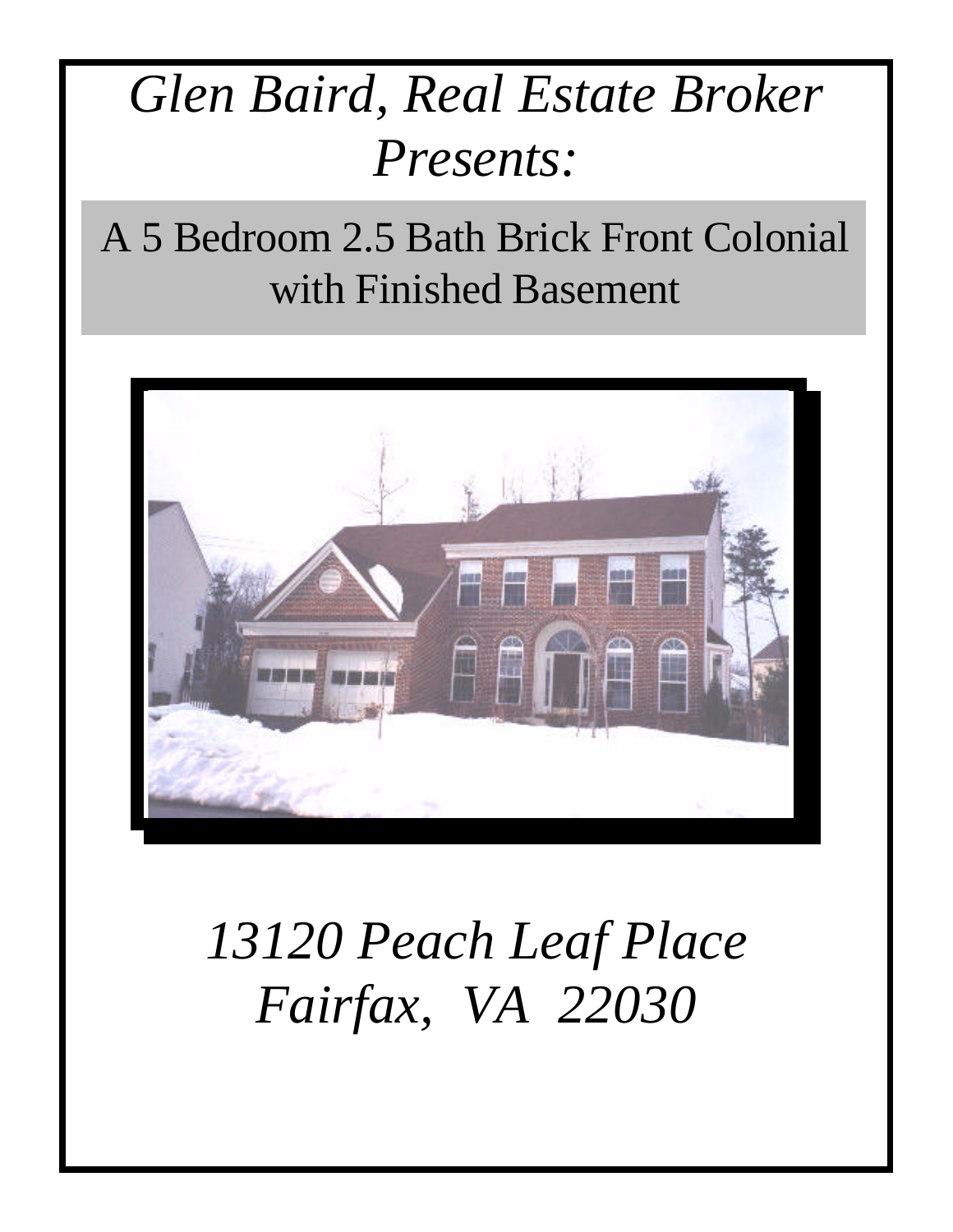*Special Features*

#### *Main Level*

Hardwood floors in foyer and center hall Two story foyer Crown molding in dining room and living room Sunshine streaming in the full length windows in living room Walk-in bay window in living room Corner windows in family room Family room gas fireplace with ornate mantel Breakfast room between kitchen and family room 5 foot kitchen counter top island Triple casement window over kitchen sink Abundant food storage in the large kitchen pantry 42" Medium oak kitchen cabinets with wine rack Kitchen lighting provided by recessed lights 22 Cubic foot refrigerator French door from family room to backyard Den with double French doors with transom Corner windows in den Mud room/Laundry room off kitchen

### *Upper Level*

5 Large bedrooms Luxury master bedroom with walk-in closet Separate shower and soaking tub in master Soaking tub surrounded by corner windows Double vanity sinks in master bath Master bath recessed lighting Ceramic tile in both bathrooms

#### *Lower Level*

26 foot recreation room with Berber carpet 6 Foot wide walkup Indirect lighting in recreation room Utility room and storage room Rough-in for full bath Hobby room with counter tops Gas furnace and hot water

#### *Exterior and More*

Grand curb appeal with brick front and cul-de-sac street Mature trees in backyard Backs to tot lot Great community Convenient to route 29, 50, 66, Braddock rd, and Fairfax County Parkway Shopping at Fair Lakes and Fair Oaks Mall just minutes away.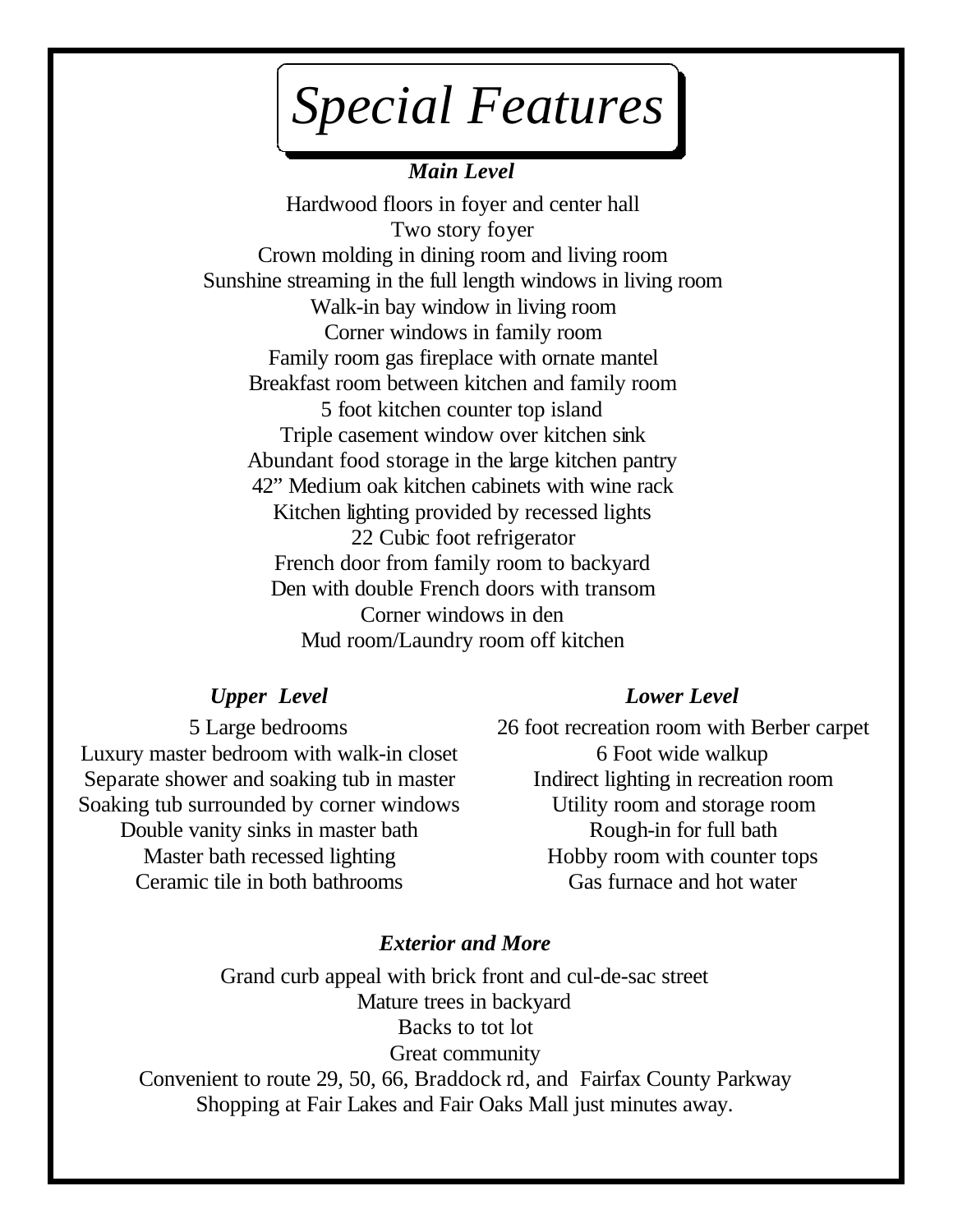**MLS#:** FX3137891 List Price: \$365,000 **Address:** 13120 PEACH LEAF PL **Postal City:** FAIRFAX **State:** VA **Zip Code:** 22030 **Legal Subdivision:** WILLOW PONDS **Advertised Subdivision:** FAIR LAKES GLEN **Model Name:** PARSONS **Area:** 8-3 **Lot Size:** 11430 **Tax ID#:** 55-3-10- -51 **Total Tax:** \$3,100 **Tax Year:** 2000 **Age:** 4 **Year Built:** 1996 **HOA Fee:** \$42 **Frequency:** Quarterly **#Lvls:** 3 **#Fpl:** 1 **INTERIOR Bedrooms Upper Level:** 5 **Baths:** 2.5 **ES:** GREENBRIAR WEST **MS:** LANIER **HS:** FAIRFAX **Room/Dimensions Level Flooring Room/Dimensions Level Flooring Fireplace** Bedroom-Master: 16x15 Upper 1 Carpet Kitchen: 20x12 Main Vinyl Bedroom-Second: 12x10 Upper 1 Carpet Breakfast Room Main Vinyl Bedroom-Third: 13x10 Upper 1 Carpet Family Rm: 19x16 Main Carpet Gas Bedroom-Fourth: 13x11 Upper 1 Carpet Garage: 20x20 Main Other Bedroom-Fifth: 15x10 Upper 1 Carpet Library: 10x10 Main Carpet Living Room: 12x10 Main Carpet Recreation Rm: 26x15 Lower 1 Carpet Dining Room: 12x10 Main Carpet Unfinished Bsmt: 15x12 Lower 1 Other **Other Rooms:** Family Room, Laundry-Kit Lvl, Lndry-Sep Rm, Mud Room, Recreation Room, Storage Room, Utility Room, Workshop **Main Entrance:** Center Hall, Foyer, Two Story Foyer **Interior Style:** Floor Plan-Open **Dining/Kitchen:** Breakfast Room, FamRm Off Kit, Kit-Island, Kit-Table Space, Sep Dining Rm **Appliances:** Dishwasher, Disposal, Exhaust Fan, Icemaker, Microwave, Oven/Range-Gas, Range hood, Refrigerator **Amenities:** MBA/Sep Shwr, MBA/Sep Tub, MBR-BA Full, Sump Pump, Tub-Soaking, Walk-in Closet(s), Wood Floors, W/W **Carpeting Windows/Doors:** Atrium Doors, Bay/Bow Wind, Dble Pane Wind, French Doors, Insulated Door(s), Six Panel Doors **Walls/Ceilings:** 9'+ Ceilings **Basement:** YES **Basement Type:** Full, Partially Finished, Walkout Stairs **House Dimensions:** 47x30 **APPROX. SQFT - Tot Fin:** 3576 **Above Grade Fin/Unfin:** 2576/ **Below Grade Fin/Unfin:** 1,000 **Directions:** *50 WEST, LEFT STRINGFELLOW, LEFT AUTUMN WILLOW, LEFT WHISPER WILLOW, LEFT PEACH LEAF PLACE* **Remarks:** *Open & Light Thru-out. 5 Bedrooms on Upper Level Huge Master Suite with Separate Soaking Tub & Shower plus Double Sink, Upper Level Hall Bath w/ Double Sinks, Walk-In Closet in Master Bedroom & Bedroom 5, Hardwood Entry & Center Hall, 2 Story Foyer, Walkin Bay in LR, Floor to Ceiling Windows in Living Room & Dining Room, Crown Molding in Living Room & Dining Room, Main Level Den/Library, 5' Kitchen Island , Gas FP in Family Room, Finished Basement w/ Berber Carpet & 6 FT Wide Walkup, Brick Front and Fenced Backyard, Walk to Tot Lot and Tennis Court.* **EXTERIOR Exterior:** Fenced - Partially **Exterior Construction:** Brick Front **Roofing:** Shingle-Asphalt **Original Builder:** CENTEX **Lot Dimensions:** 116x 73 **View/Exposure:** South, Trees **Lot Description:** Bcks-Opn Comm, Backs to Trees, Cul-de-sac, Trees/Wooded **Parking:** 2 Car Attached Garage **UTILITIES Heating System:** Forced Air **Heating Fuel:** Natural Gas **Hot Water:** Natural Gas **Water:** Public **Cooling Fuel:** Electric Sewer/Septic: Public Sewer**Cooling System:** Attic Fan, Ceiling Fan(s), Central A/C **TV/Cable/Comm:** Cable-Prewired,CATV/Dwelling **FINANCIAL INFORMATION Total Taxes:** \$3,100 **Land:** \$82,500 **Improvements:** \$169,510 **Yr Assessed:** 2000 **Tax Year:** 2000 **Tot Tax Assessment:** \$252,010 **Possession:** Coin w/Sell Settlement **Community Amenities:** Jog/walk Path, Tennis Courts, Tot Lots/Plygrd **Rules:** Altr/Arch Chgs, Other **Fee Includes:** Management, Tennis Courts, Tot Lot(s)/Plygrd **Documents:** Hse Plns Avail, Surv-House Loc **LEGAL INFORMATION Tax Map #:** 55-3-10- -51 **Lot:** 51 **Section:** 2 **Disclosures:** Prop Disclaimer, Subj to VA POA **Listing Agent Name: GLEN BAIRD Home Phone: (703)691-8419 Home Fax: (703)691-1165 Broker Name: INFINITY REALTY INT'L, INC. Broker Address: 11130 MAIN STREET SUITE 100, FAIRFAX, VA 22030**